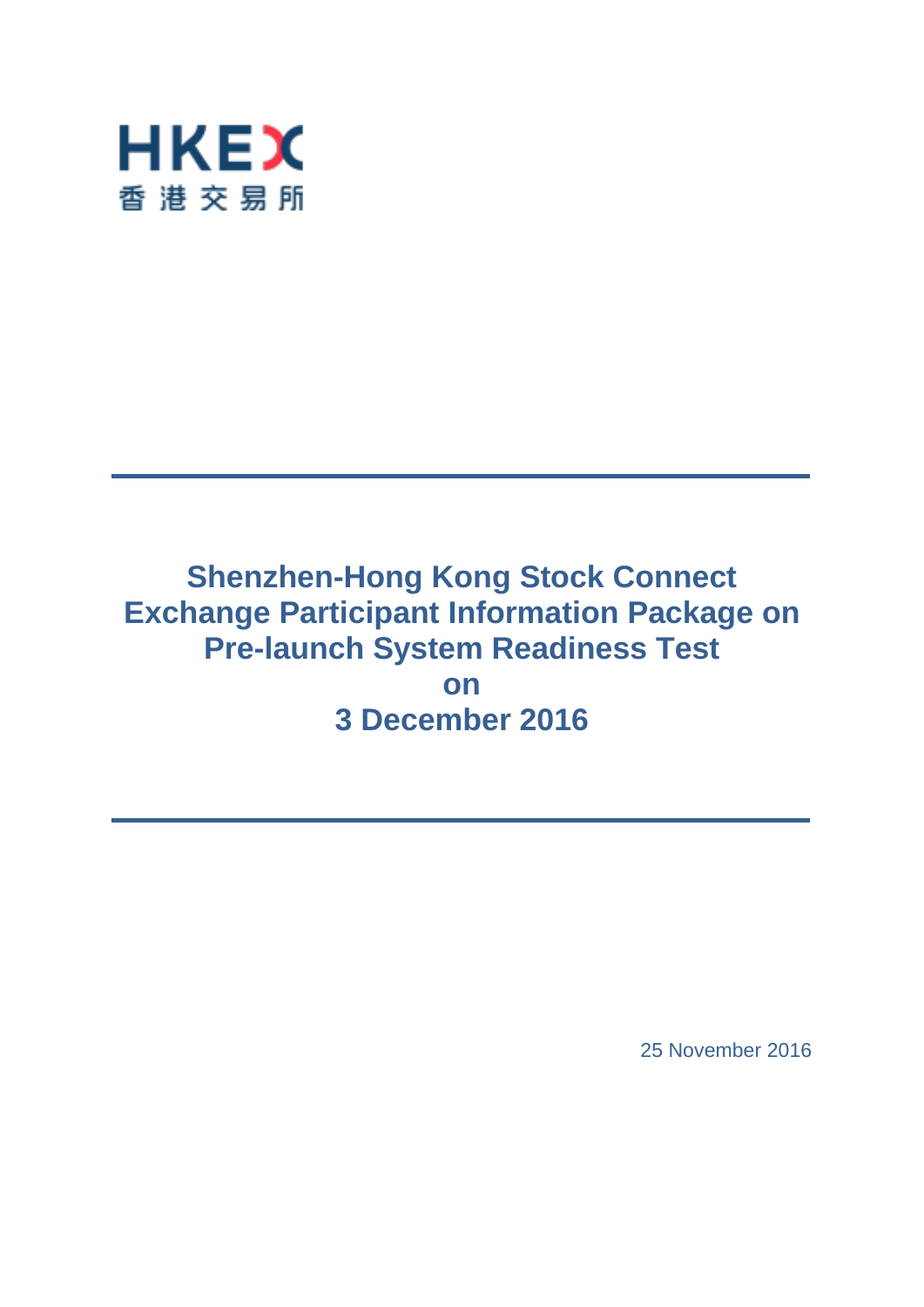

# **IMPORTANT INFORMATION**

The information contained in this document is for general informational purposes only and does not constitute an offer, solicitation or recommendation to buy or sell any securities or to provide any investment advice or service of any kind. This document is not directed at, and is not intended for distribution to or use by, any person or entity in any jurisdiction or country where such distribution or use would be contrary to law or regulation or which would subject Hong Kong Exchanges and Clearing Limited ("**HKEX**"), The Stock Exchange of Hong Kong Limited ("**SEHK**"), Hong Kong Securities Clearing Company Limited ("**HKSCC**"), Shenzhen Stock Exchange ("**SZSE**"), Shanghai Stock Exchange ("**SSE**") and China Securities Depository and Clearing Corporation Limited ("**ChinaClear**") (together, the "**Entities**", each an "**Entity**"), or any of their affiliates, or any of the companies that they operate, to any registration requirement within such jurisdiction or country.

No section or clause in this document may be regarded as creating any obligation on the part of any of the Entities. Rights and obligations with regard to the trading, clearing and settlement of any securities effected on the SZSE, SSE and SEHK, including through the Shenzhen-Hong Kong Stock Connect or the Shanghai-Hong Kong Stock Connect (together "**Stock Connect**"), shall depend solely on the applicable rules of the relevant exchanges and clearing houses, as well as the applicable laws, rules and regulations of Mainland China and Hong Kong.

Although the information contained in this document is obtained or compiled from sources believed to be reliable, none of the Entities guarantee the accuracy, validity, timeliness or completeness of the information or data for any particular purpose, and the Entities and the companies that they operate shall not accept any responsibility for, or be liable for, errors, omissions or other inaccuracies in the information or for the consequences thereof. The information set out in this document is provided on an "as is" and "as available" basis and may be amended or changed in the course of implementation of Stock Connect. It is not a substitute for professional advice which takes account of your specific circumstances and nothing in this document constitutes legal advice. HKEX and its subsidiaries shall not be responsible or liable for any loss or damage, directly or indirectly, arising from the use of or reliance upon any information provided in this document or the presentation given.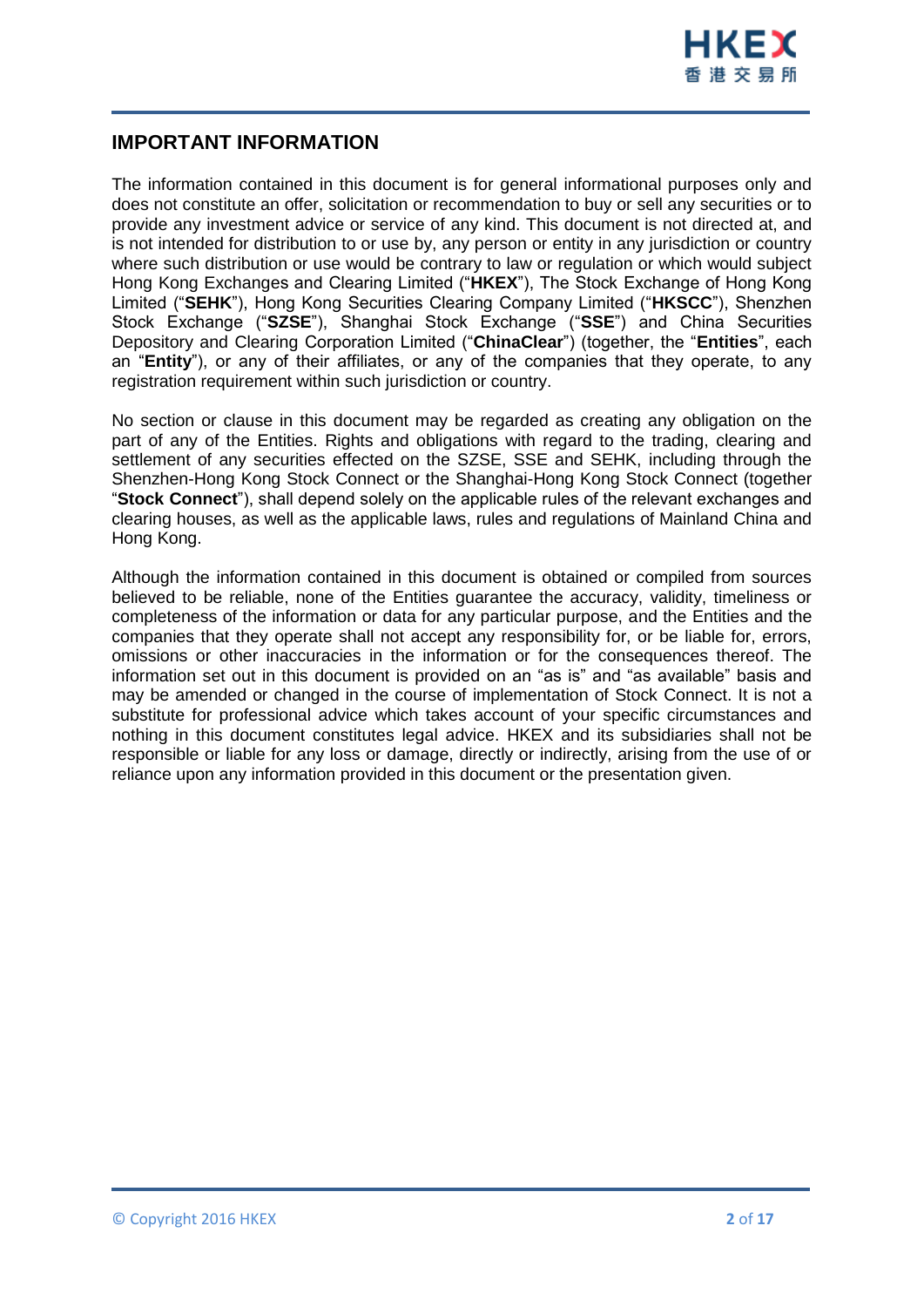

# **Amendment Log**

| <b>Issue Date</b> | <b>Amendment</b>                            |
|-------------------|---------------------------------------------|
|                   | 25 November 2016   1. First version release |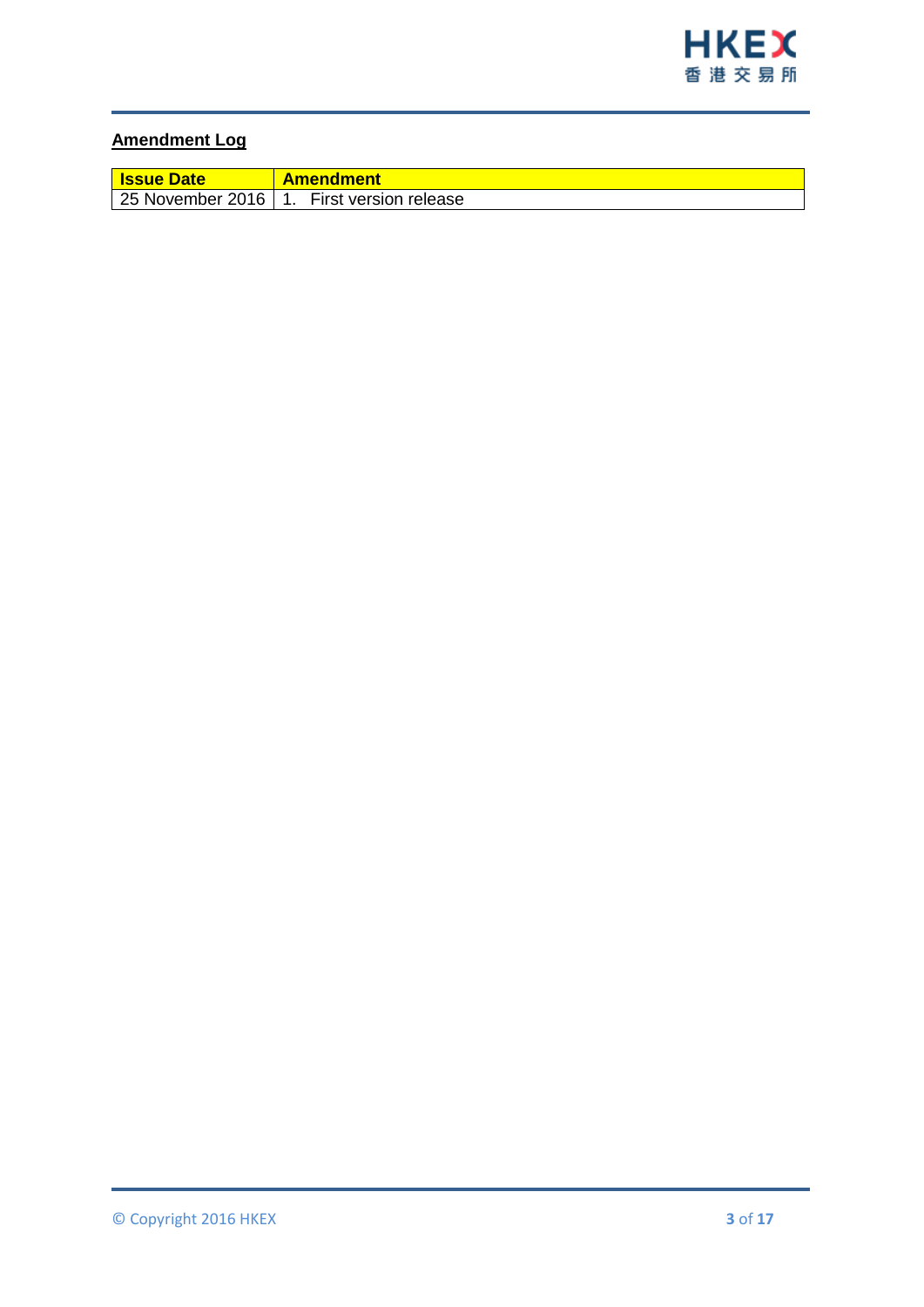

# **Table of Contents**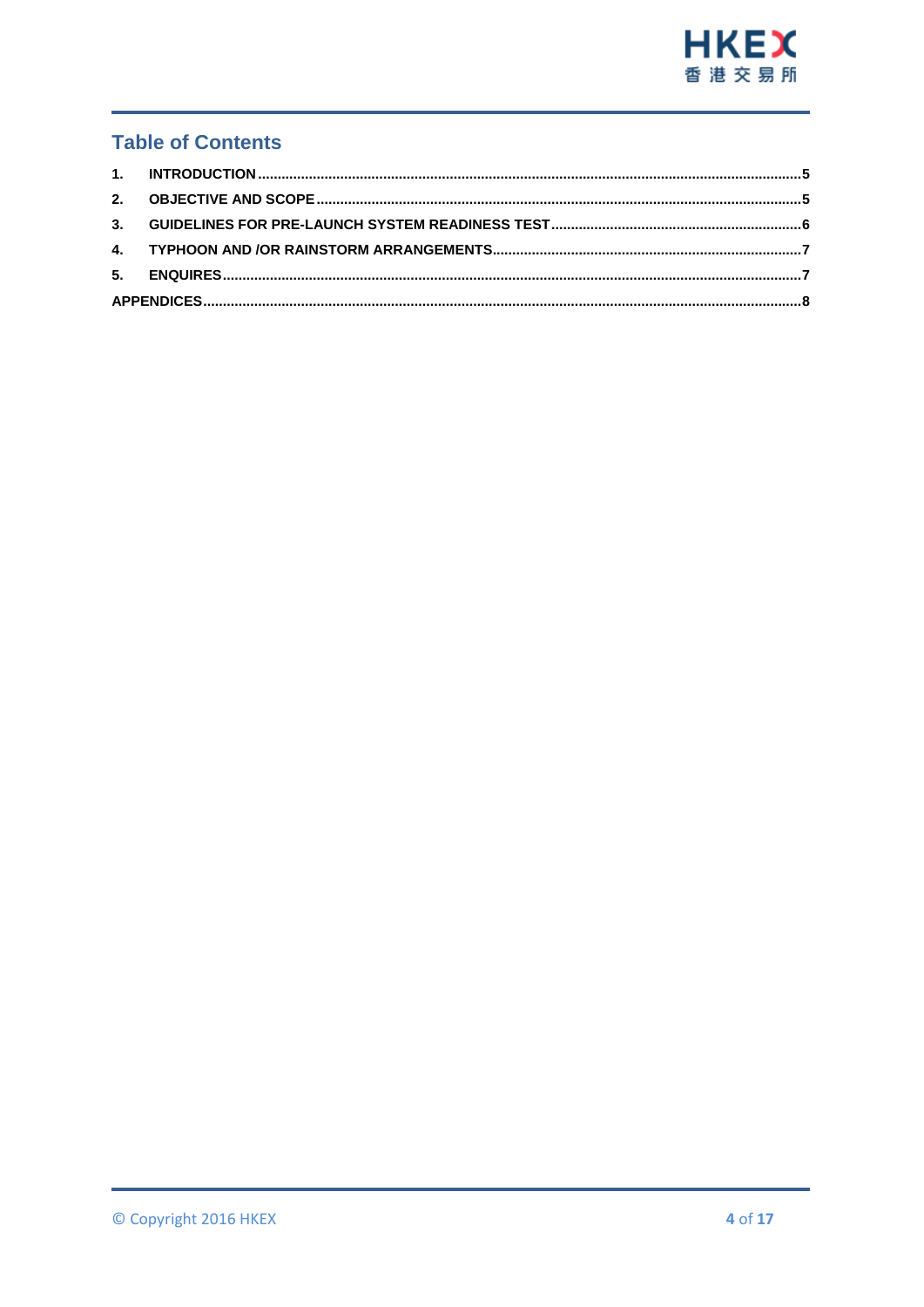

## <span id="page-4-0"></span>**1. Introduction**

Shenzhen-Hong Kong Stock Connect ("Shenzhen Connect"), an extension of the successful mutual market access programme with Shanghai-Hong Kong Stock Connect ("Shanghai Connect"), which investors in Hong Kong and Mainland China can trade and settle shares listed on the other market respectively via the exchange and clearing house in their local market. It provides enhanced mutual market access through which investors have access to more A-share stocks and more sectors.

A series of connectivity test and Market Rehearsals ("MRs") for Shenzhen Connect were successfully completed in October and November 2016. To ensure the systems of the Exchange and the Exchange Participants ("EPs") in production environment are ready and satisfactory, a Pre-launch System Readiness Test ("PSRT") will be conducted on 3 December 2016, prior to the launch of the Shenzhen Connect on 5 December 2016.

This document will provide details on the trading activities of the PSRT on the China Stock Connect System ("CSC") for Shenzhen Northbound Trading ("SZ NB") and Shanghai Northbound ("SH NB") trading (collectively "NB"). Relevant details on clearing and settlement activities will be provided in Shenzhen-Hong Kong Stock Connect Pre-launch System Readiness Test CCASS Participant Information Package ("CCASS Participant Information Package").

# <span id="page-4-1"></span>**2. Objective and Scope**

PSRT is to ensure a smooth launch of the enhanced CSC for Shenzhen Connect and final verification of system readiness by EPs:

| <b>Test</b> | <b>Date</b>        | <b>Time (Trading)</b> | <b>Objectives</b>                                                                                                                                                                                                                                                                                                          |  |
|-------------|--------------------|-----------------------|----------------------------------------------------------------------------------------------------------------------------------------------------------------------------------------------------------------------------------------------------------------------------------------------------------------------------|--|
| <b>PSRT</b> | 3 December<br>2016 | $09:10 - 11:30$       | HKEX to perform final readiness checks<br>1.<br>on CSC setup enhanced for Shenzhen<br>Connect                                                                                                                                                                                                                              |  |
|             |                    |                       | 2.<br>EPs to perform final readiness checks on<br>the setup from their side for connecting to<br>CC OG and CSC in the production<br>environment at HKEX primary site via<br>SDNet/2 and/or HSN circuits, to perform<br>normal trading activities via their CC OG<br>and Broker Supplied System (BSS)<br>before the rollout |  |
|             |                    |                       | 3. EPs who are also CCASS participants to<br>perform their final verification on clearing<br>and settlement arrangement, to perform<br>normal clearing and settlement functions.<br>For details, please refer to CCASS<br><b>Participant Information Package</b>                                                           |  |

Hong Kong securities market will be opened from 9:00 – 12:10. EPs participating in the PSRT of NB, all their production OCG sessions connecting to BSS or NSTD for trading and Drop-Copy sessions connecting to BSS or NSTD for receiving order & trade or trade only will be turned on during PSRT. However, EPs need to separately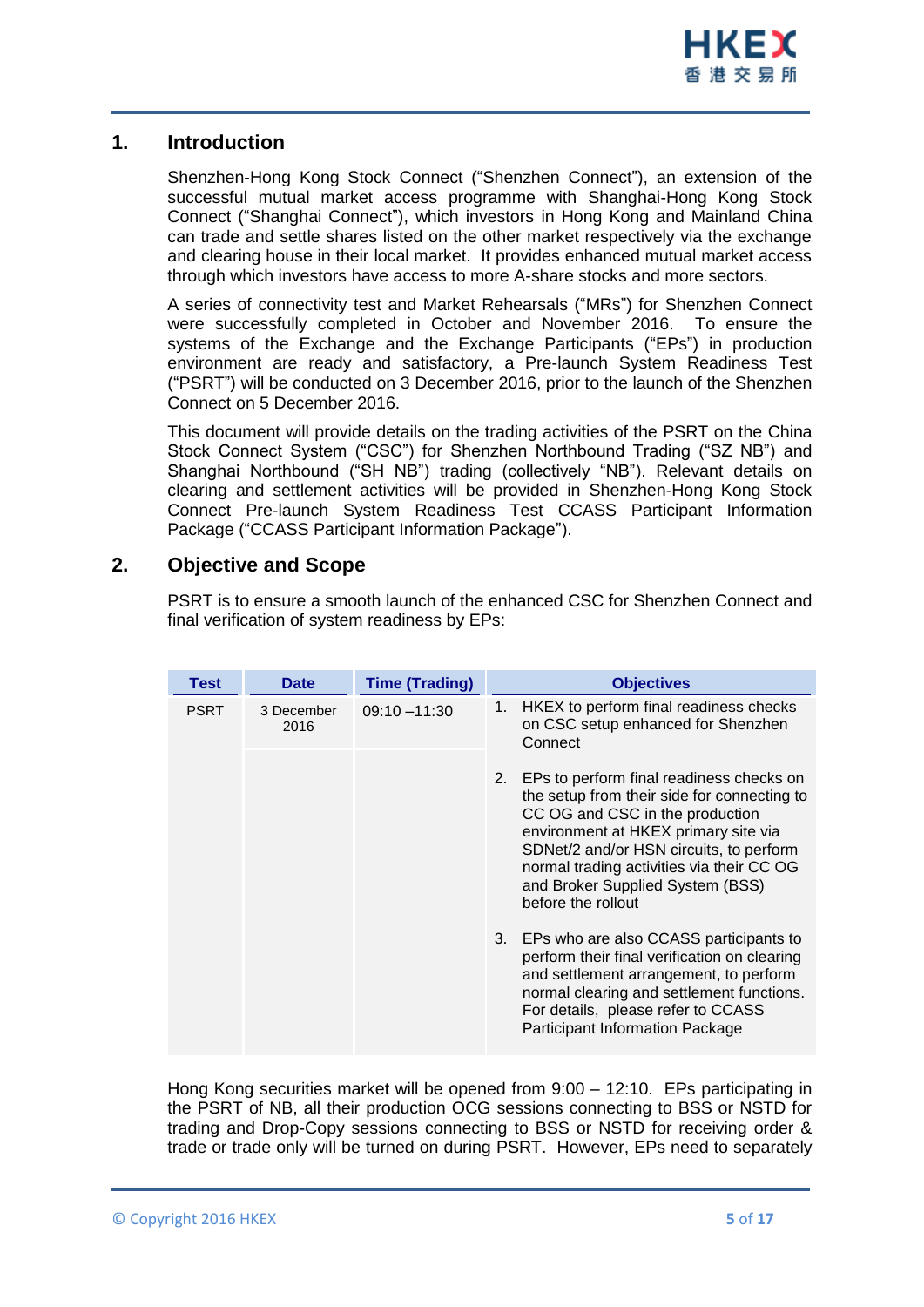

arrange with their BSS vendor and NSTD provider (ET Trade Ltd) to make prearrangement to turn on their BSS and NSTD.

Trading Hall will not open on 3 December 2016.

# <span id="page-5-0"></span>**3. Guidelines for Pre-launch System Readiness Test**

All EPs are requested to take note of the following important points when they take part in PSRT:

#### Before PSRT

- EPs should have completed the CC OG mandatory market rehearsals to verify the readiness of their BSS software for participation in PSRT.
- EPs are required to designate a co-ordinator for the PSRT in Appendix B and return to HKEX on or before **30 November 2016.**
- The Activity Rundown for the PSRT is enclosed in Appendix A. **All participating EPs are required to follow strictly the activity rundown of PSRT.**
- Participating EPs are advised to download the latest version of this information package prior to participating PSRT.

#### Securities for the PSRT

Security Databases to be used in the PSRT for testing purpose are detailed in Appendix C.

Real-time price data of NB test securities will be available from the Market Data Portal after market open till market close during PSRT. URL of the portal is: <http://203.78.5.160/MDP>

#### During / After PSRT

- EPs must ensure that the correct version of BSS software be activated before connecting to CSC and AMS/3.8 (if applicable).
- EPs participating in Shenzhen Connect and Shanghai Connect are required to input orders for SZSE & SSE securities via their CC OG(s). Kindly note that market group "MG01" will be assigned to your CC OG(s).
- EPs participating only in Shanghai-Hong Kong Stock Connect are required to input orders for SSE securities via their CC OG(s). Kindly note that market group "MG02" will be assigned to your CC OG(s).
- Trade and other files applicable for NB will be available for download from the nominated folder, through the Electronic Communication Platform ("ECP").
- For those BSS which are not going to participate in PSRT, please ensure the BSS not connecting to CC OG or OCG session to avoid receiving the testing data.
- There is no feedback form for the PSRT. If participating EPs encounter any problem, please report to HKEX Hotline at 2840-3351 for technical enquiry or at 2840-3626 for general enquiry immediately.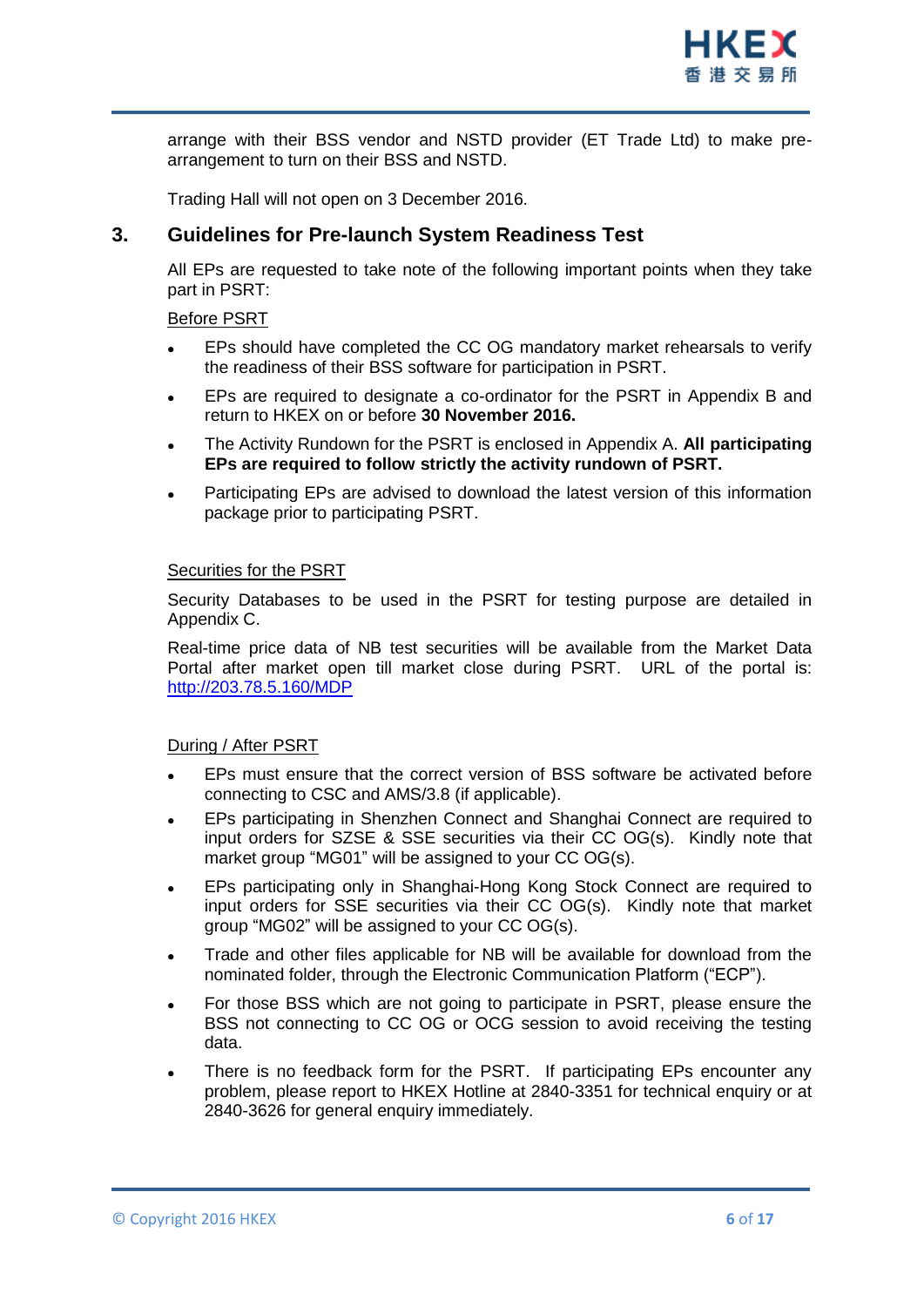

# **4. Typhoon and /or Rainstorm Arrangements**

<span id="page-6-0"></span>EPs are requested to note the following arrangement should typhoon or rainstorm is encountered on the day of PSRT.

- a. In case Typhoon Signal No. 8 or above and / or Black Rainstorm Warning is issued or continues to be issued anytime from 7:00am to 9:00am, the activity of the day will be cancelled and will not be resumed for the rest of the day.
- b. In case Typhoon Signal No. 8 or above is issued after 9:00am, the activity of the day will be terminated 15 minutes thereafter.
- c. In case Black Rainstorm Warning is issued after 9:00am, the activity of the day will continue until completion.

In any case, all participating EPs should complete the appropriate day-end works including file/database backup and restoration, system restoration/fallback and so on to ensure there will be no interruption on the next trading day.

### <span id="page-6-1"></span>**5. Enquiries**

For queries and/or further clarification on the Shenzhen Connect PSRT, please contact us by e-mail to [trd@hkex.com.hk](mailto:trd@hkex.com.hk) **.**

Alternately, you may contact HKEX by phone at the following numbers:

- For general enquiry : 2840-3626
- For technical enquiry : 2840-3351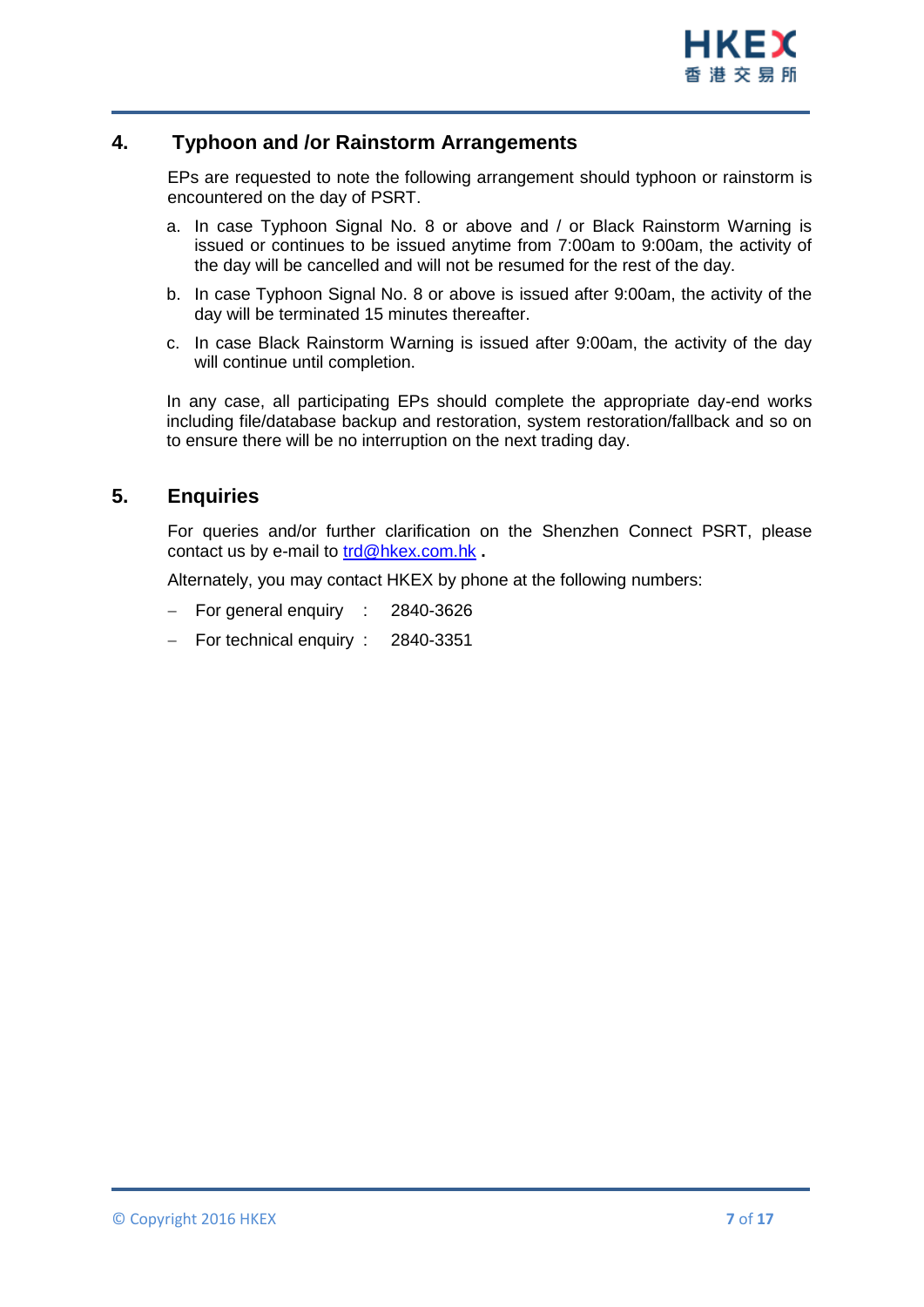

# <span id="page-7-0"></span>**Appendices**

| Appendix A        | <b>Activity Rundown for Pre-launch System Readiness Test</b>                                                 |  |
|-------------------|--------------------------------------------------------------------------------------------------------------|--|
|                   |                                                                                                              |  |
| <b>Appendix B</b> | Nomination for Co-ordinator of Shenzhen-Hong Kong Stock<br><b>Connect - Pre-launch System Readiness Test</b> |  |
|                   |                                                                                                              |  |
| <b>Appendix C</b> | <b>Securities for Pre-launch System Readiness Test</b>                                                       |  |
|                   |                                                                                                              |  |
|                   | Appendix D   Notes on Order Input                                                                            |  |
|                   |                                                                                                              |  |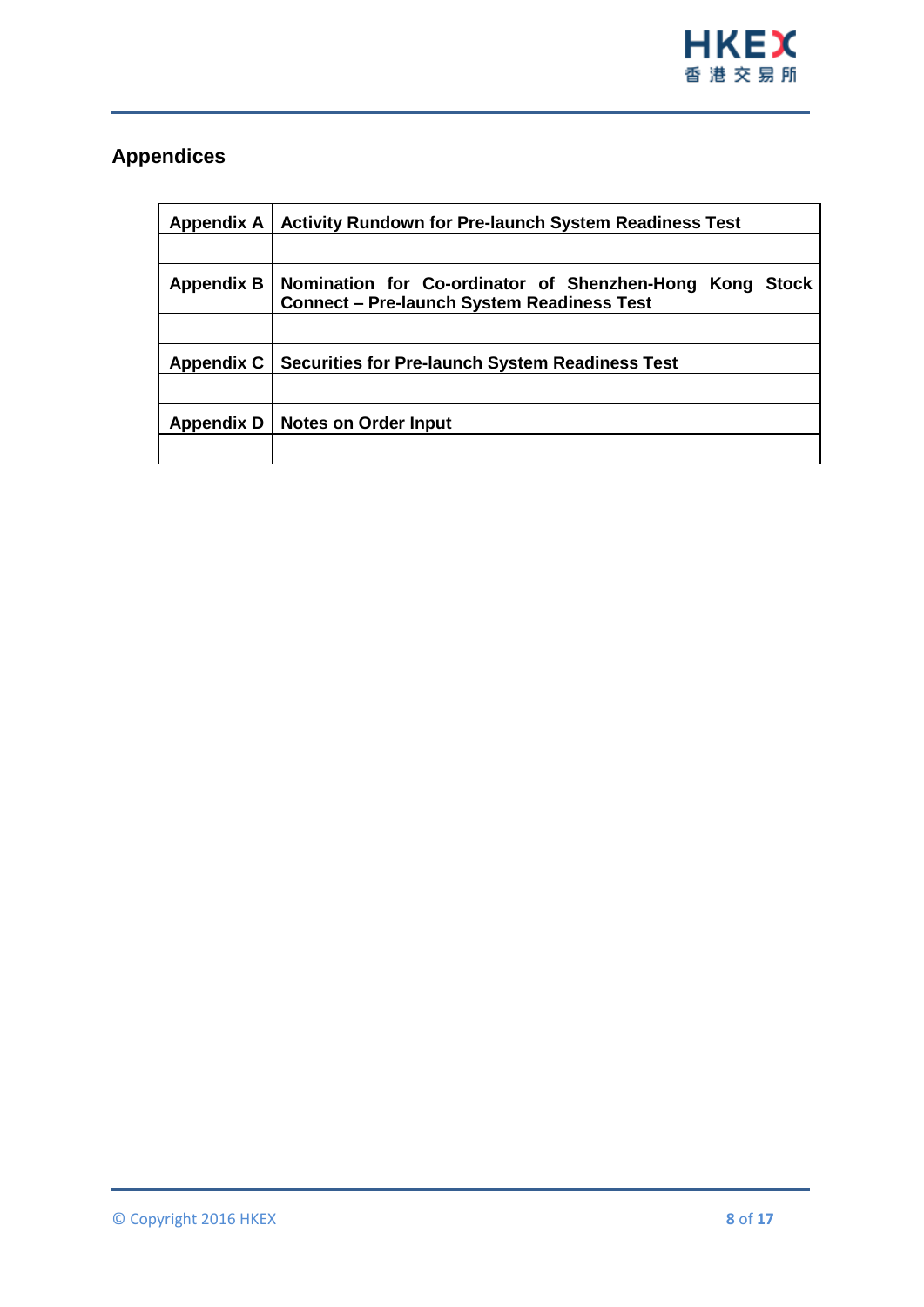# **Activity Rundown for Pre-launch System Readiness Test (PSRT) on 3 December 2016**

#### **Overall Trading Timetables**

#### 3 December

| Date & Time                    | <b>CSC accept Northbound order</b> | AMS/3.8 (Hong Kong stock market) <sup>Note 1</sup> |
|--------------------------------|------------------------------------|----------------------------------------------------|
| $09:00 - 09:30$                |                                    | <b>Pre-Opening Session</b>                         |
| $09:10^{Note2} - 09:25$        | <b>Opening Call Auction</b>        |                                                    |
| $09:25^{\text{Note2}} - 10:01$ | <b>Morning Continuous Auction</b>  |                                                    |
| $09:30 - 10:10$                |                                    | Morning Continuous Trading Session                 |
| $10:15^{Note2} - 11:31$        | Afternoon Continuous Auction       |                                                    |
| $10:20 - 12:00$                |                                    | Afternoon Continuous Trading Session               |
| 11:35                          | Day Close                          |                                                    |
| $12:00 - 12:10$                |                                    | <b>Closing Auction Session</b>                     |
| $12:08 - 12:10$                |                                    | Day Close (upon completion of matching)            |

#### **Notes**

- 1. EPs participating in the PSRT of NB, all their production OCG sessions connecting to BSS or NSTD for trading and Drop-Copy sessions connecting to BSS or NSTD for receiving order & trade or trade only will be activated during PSRT.
- 2. CSC will start to accept China Connect orders few minute(s) before the commencement of trading session(s) of SSE and SZSE. However, the CSC, SSE and SZSE will only process China Connect orders input when the Opening Call Auction Session commences at 9:15 or Morning Continuous Auction Session commences at 9:30 or when the Afternoon Continuous Auction Session commences at 10:20 according to SSE/ SZSE timetable.

#### **If applicable, please refer to CCASS Participant Information Package for clearing and settlement related activities and relevant timetable.**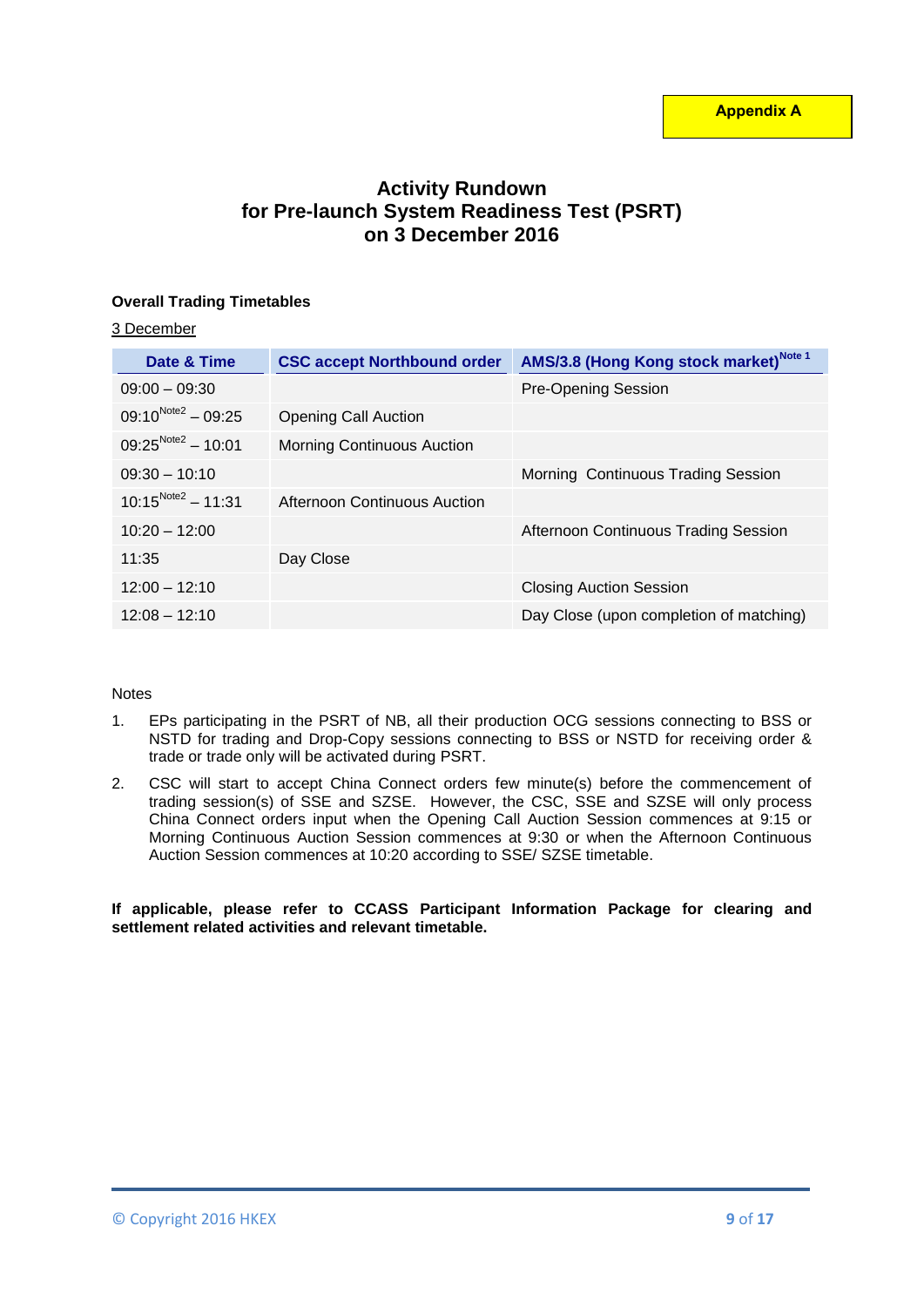#### **Activity Rundown**

<u>3 December</u>

| <b>Time</b>                       | <b>Activities</b>                                                                                                                                                                                                                                                                                                                                                                                                                                                                                                                                                                                                                                                                                                                                                                                                                                            |                                                                                                                                                                                                                                                                                                                                                                                                                                                                                                                                                                                                                                                                                                                                                                                                                                                                                                                            |  |
|-----------------------------------|--------------------------------------------------------------------------------------------------------------------------------------------------------------------------------------------------------------------------------------------------------------------------------------------------------------------------------------------------------------------------------------------------------------------------------------------------------------------------------------------------------------------------------------------------------------------------------------------------------------------------------------------------------------------------------------------------------------------------------------------------------------------------------------------------------------------------------------------------------------|----------------------------------------------------------------------------------------------------------------------------------------------------------------------------------------------------------------------------------------------------------------------------------------------------------------------------------------------------------------------------------------------------------------------------------------------------------------------------------------------------------------------------------------------------------------------------------------------------------------------------------------------------------------------------------------------------------------------------------------------------------------------------------------------------------------------------------------------------------------------------------------------------------------------------|--|
|                                   | <b>CSC (Northbound trading)</b>                                                                                                                                                                                                                                                                                                                                                                                                                                                                                                                                                                                                                                                                                                                                                                                                                              | <b>AMS/3.8 (Hong Kong stock market)</b>                                                                                                                                                                                                                                                                                                                                                                                                                                                                                                                                                                                                                                                                                                                                                                                                                                                                                    |  |
| <b>Friday (2 December 2016)</b>   |                                                                                                                                                                                                                                                                                                                                                                                                                                                                                                                                                                                                                                                                                                                                                                                                                                                              |                                                                                                                                                                                                                                                                                                                                                                                                                                                                                                                                                                                                                                                                                                                                                                                                                                                                                                                            |  |
| After 17:00                       | $\Box$ Ensure<br>all<br>CCOG/<br><b>BSS</b><br>components (including network<br>routers,<br>OG.<br>and<br>servers<br>workstations)<br>powered-on<br>are<br>after trading hours<br>$\Box$ Ensure the production database<br>of in-house / back-office systems<br>are properly backed-up<br>$\Box$ For those BSS which are not<br>going to participate in the test,<br>ensure that each of these BSS is<br>not connected to the CCOG, to<br>avoid receiving the testing data<br>$\Box$ For all existing production BSS,<br>please do not input any next day<br>requests after trading hours on<br>Friday (i.e., requests intended for<br><b>CSC</b><br>submission<br>to<br><sub>on</sub><br>the<br>following trading day, since next<br>day requests will be submitted to<br>CSC during the PSRT and will<br>not be available on the following<br>trading day) | $\Box$<br>OCG/BSS/NSTD<br>Ensure<br>all<br>components<br>(including)<br>network<br>workstations)<br>routers<br>and<br>are<br>powered-on after trading hours<br>Ensure the production database of<br>⊔<br>in-house / back-office systems are<br>properly backed-up<br>For those BSS which are not going to<br>❏<br>participate in the test, ensure that<br>each of these BSS is not connected<br>to the OCG, to avoid receiving the<br>testing data<br>❏<br>For all existing production BSS,<br>please do not input any next day<br>requests after trading<br>hours<br><b>on</b><br>Friday (i.e., requests intended for<br>to AMS/3.8<br>submission<br>on<br>the<br>following trading day, since next day<br>requests<br>will<br>be<br>submitted<br>to<br>AMS/3.8 during the PSRT and will<br>not be available on the following<br>trading day)<br>For BSS, please save/cancel all next<br>u<br>day requests, if applicable |  |
| <b>Saturday (3 December 2016)</b> |                                                                                                                                                                                                                                                                                                                                                                                                                                                                                                                                                                                                                                                                                                                                                                                                                                                              |                                                                                                                                                                                                                                                                                                                                                                                                                                                                                                                                                                                                                                                                                                                                                                                                                                                                                                                            |  |
| Before 09:00                      | Logon to CSC<br>For CCOG BSS:<br>Perform trading system logon by<br>u<br>using production CSC trader ID<br>and production password<br><b>Download Stock Code Mapping File</b><br>& Sellable Position Result Message<br>Download the following file/message<br>by using production user ID with "TO"<br>group<br>(i.e.<br>user<br>ID<br>user<br>οf<br>MXXXXXTOXXX)<br>production<br>and<br>Electronic<br>through<br>password<br>Communication Platform (ECP)<br>Stock Code Mapping File<br>$\Box$ Sellable positions for SSE result<br>message<br>$\Box$ Sellable positions for SZSE result<br>message<br>Note:<br>The message will contain only one                                                                                                                                                                                                          | Logon to AMS/3.8 Host<br>For OCG Session (Order Flow and<br>Drop-Copy):<br>❏<br>Connect to OCG and perform logon<br>for all OCG sessions using the<br>production<br>ID<br>Comp<br>and<br>production password.                                                                                                                                                                                                                                                                                                                                                                                                                                                                                                                                                                                                                                                                                                              |  |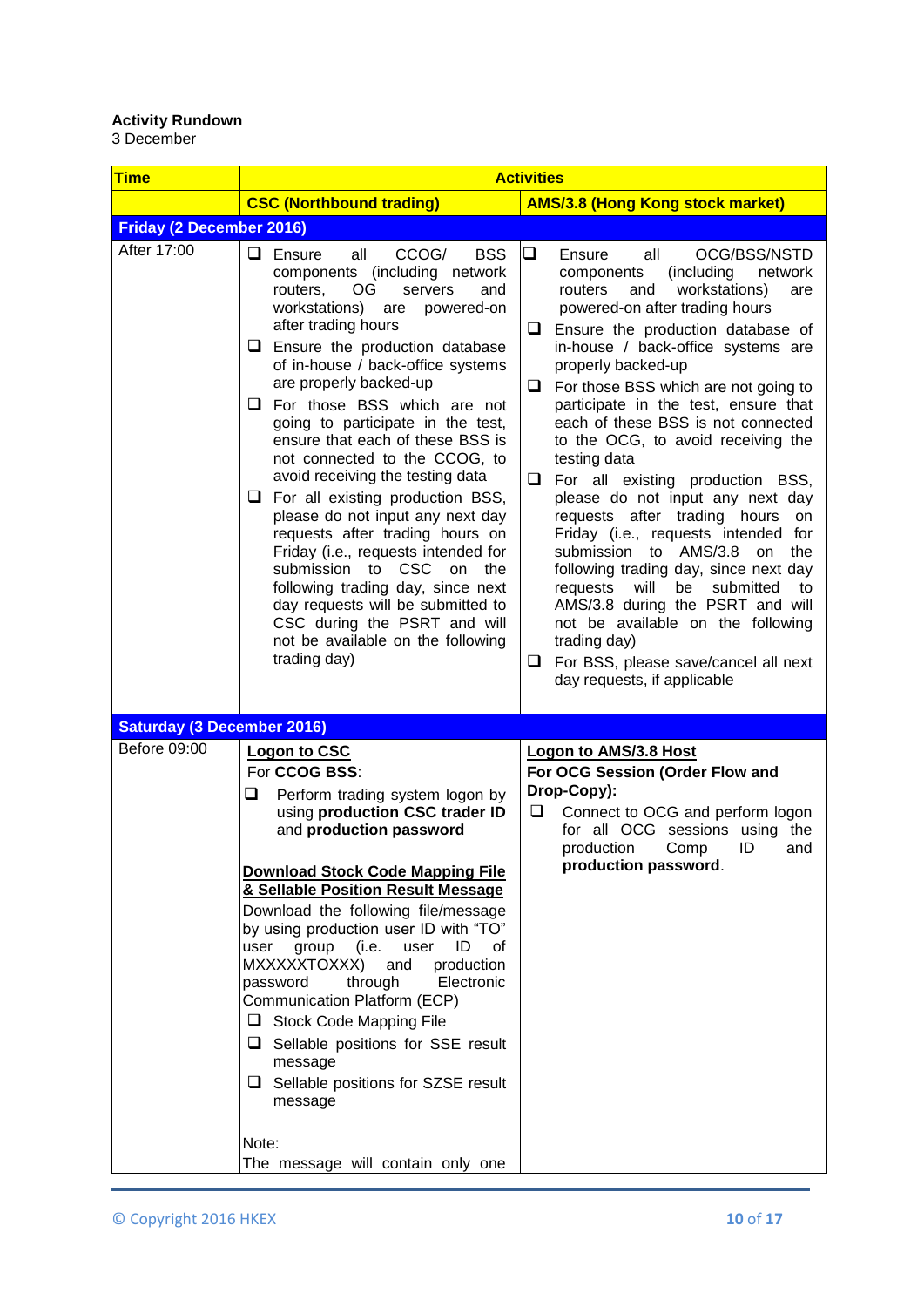| <b>Time</b>                            | <b>Activities</b>                                                                                                                                                                                                                                                                                                                                                                                                                                               |                                                                                                                                                                                                                                                                                                                                                                                                                                                                                                                                                                            |
|----------------------------------------|-----------------------------------------------------------------------------------------------------------------------------------------------------------------------------------------------------------------------------------------------------------------------------------------------------------------------------------------------------------------------------------------------------------------------------------------------------------------|----------------------------------------------------------------------------------------------------------------------------------------------------------------------------------------------------------------------------------------------------------------------------------------------------------------------------------------------------------------------------------------------------------------------------------------------------------------------------------------------------------------------------------------------------------------------------|
|                                        | <b>CSC (Northbound trading)</b>                                                                                                                                                                                                                                                                                                                                                                                                                                 | <b>AMS/3.8 (Hong Kong stock market)</b>                                                                                                                                                                                                                                                                                                                                                                                                                                                                                                                                    |
|                                        | sentence to indicate whether sellable<br>SSE/SZSE securities positions have<br>been successfully updated in CSC or<br>not. There is No detail shareholding<br>position of the EP.                                                                                                                                                                                                                                                                               |                                                                                                                                                                                                                                                                                                                                                                                                                                                                                                                                                                            |
|                                        | <b>Opening Call Auction / Pre-opening Session</b>                                                                                                                                                                                                                                                                                                                                                                                                               |                                                                                                                                                                                                                                                                                                                                                                                                                                                                                                                                                                            |
| $09:00 -$                              | $\Box$<br>The call<br>auction<br>session<br>οf<br>SSE/SZSE will run from 09:15 -<br>09:25<br>Simulate real-life trading activities<br>⊔<br>(in terms of order input, pattern<br>refer<br>and<br>volume)<br>and<br>to<br>Appendix D for Notes on Order<br>Input<br>Note:<br>CSC will start to accept China Connect<br>orders from 9:10.<br>However, these<br>orders<br>will<br>only<br>be<br>processed<br>timetable<br>according<br>the<br>οf<br>to<br>SSE/SZSE. | $\Box$<br>The pre-opening session consists of<br>- Order Input period<br>$(09:00 - 09:15)$<br>- Pre-order<br>Matching<br>period<br>$(09:15 - 09:20)$<br>- Order Matching period<br>$(09:20 - 09:28)$<br>- Blocking period<br>$(09:28 - 09:30)$<br>Simulate real-life trading activities (in<br>⊔<br>terms of transaction types, pattern<br>and volume) during the pre-opening<br>session                                                                                                                                                                                   |
|                                        | <b>Morning Session (Continuous Auction / Continuous Trading)</b>                                                                                                                                                                                                                                                                                                                                                                                                |                                                                                                                                                                                                                                                                                                                                                                                                                                                                                                                                                                            |
| $09:30 -$                              | ❏<br>The continuous auction session<br>of SSE/SZSE will run from<br>9:30<br>$-10:00$<br>❏<br>Simulate real-life trading activities<br>(in terms of order input, pattern<br>volume)<br>refer<br>and<br>and<br>to<br>Appendix D for Notes on Order<br>Input<br>Note:<br>CSC will start to accept China Connect<br>orders from 9:25 to 10:01. However,<br>these orders will only be processed<br>according to the timetable of SSE/<br><b>SZSE</b>                 | ⊔<br><b>The</b><br>continuous<br>trading<br>session<br>consists of<br>- Without VCM monitoring (09:30 -<br>09:45)<br>- With VCM monitoring<br>$(09:45 - 10:10)$<br>❏<br>Simulate real-life trading activities (in<br>terms of transaction types, pattern<br>and volume) during the morning<br>session<br>Note:<br>EPs are required to strictly adhere to<br>following order input requirement during<br>PSRT:<br>Order quantity MUST NOT be greater<br>than 20 board lots.<br>Order price MUST NOT be more than<br>u<br>+/- 20 spreads deviated from the<br>opening price. |
| <b>Exchange</b><br><b>Intervention</b> | $10:01 - 10:05$                                                                                                                                                                                                                                                                                                                                                                                                                                                 | $10:10 - 10:12$                                                                                                                                                                                                                                                                                                                                                                                                                                                                                                                                                            |
| <b>Close</b>                           | $10:05 - 10:15$                                                                                                                                                                                                                                                                                                                                                                                                                                                 | $10:12 - 10:15$                                                                                                                                                                                                                                                                                                                                                                                                                                                                                                                                                            |
| <b>Download Mid-day Trade File</b>     |                                                                                                                                                                                                                                                                                                                                                                                                                                                                 |                                                                                                                                                                                                                                                                                                                                                                                                                                                                                                                                                                            |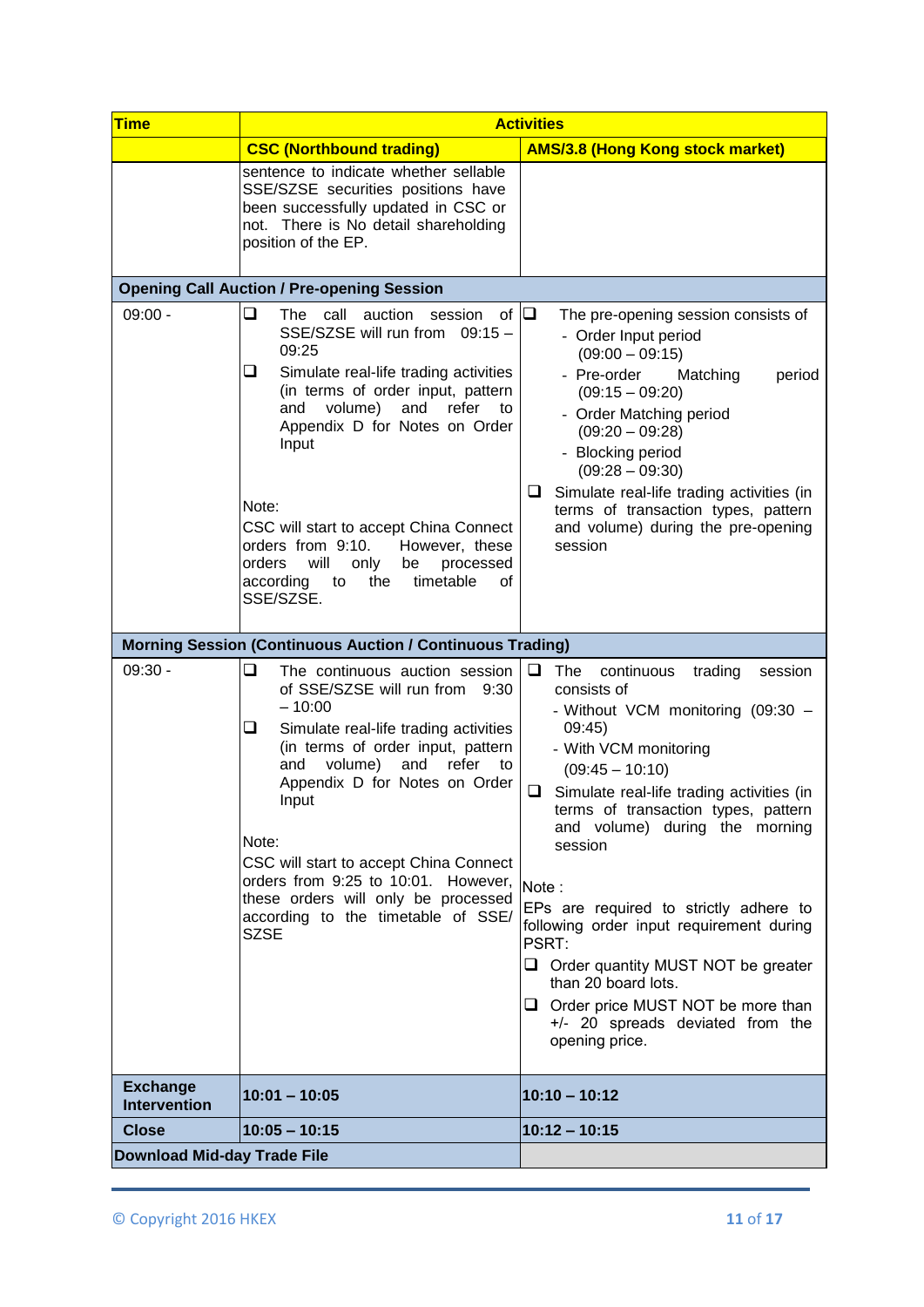| <b>Time</b>                            | <b>Activities</b>                                                                                                                                                                                                                                                                                                                                                                                                                                                                                                                                                                                                                |                                                                                                                                                                                                                                                                                                                                                                                                                                                                                                                                                                                                     |  |
|----------------------------------------|----------------------------------------------------------------------------------------------------------------------------------------------------------------------------------------------------------------------------------------------------------------------------------------------------------------------------------------------------------------------------------------------------------------------------------------------------------------------------------------------------------------------------------------------------------------------------------------------------------------------------------|-----------------------------------------------------------------------------------------------------------------------------------------------------------------------------------------------------------------------------------------------------------------------------------------------------------------------------------------------------------------------------------------------------------------------------------------------------------------------------------------------------------------------------------------------------------------------------------------------------|--|
|                                        | <b>CSC (Northbound trading)</b>                                                                                                                                                                                                                                                                                                                                                                                                                                                                                                                                                                                                  | <b>AMS/3.8 (Hong Kong stock market)</b>                                                                                                                                                                                                                                                                                                                                                                                                                                                                                                                                                             |  |
| $10:30 - 23:59$                        | u<br>Download the trade file by using<br>production user ID with "TO" user<br>(i.e.<br>ID<br>οf<br>group<br>user<br>MXXXXXTOXXX) and production<br>through<br>Electronic<br>password<br>Communication Platform (ECP)<br>and check the accuracy of trade<br>details.                                                                                                                                                                                                                                                                                                                                                              |                                                                                                                                                                                                                                                                                                                                                                                                                                                                                                                                                                                                     |  |
| <b>Order Cancel</b>                    |                                                                                                                                                                                                                                                                                                                                                                                                                                                                                                                                                                                                                                  | $10:15 - 10:20$                                                                                                                                                                                                                                                                                                                                                                                                                                                                                                                                                                                     |  |
|                                        | Afternoon Session (Continuous Auction / Continuous Trading)                                                                                                                                                                                                                                                                                                                                                                                                                                                                                                                                                                      |                                                                                                                                                                                                                                                                                                                                                                                                                                                                                                                                                                                                     |  |
| $10:20 -$                              | SSE:<br>$\Box$<br>The continuous auction session<br>of SSE will run from<br>$10:20 -$<br>11:30<br>SZSE:<br>The continuous auction session<br>⊔<br>$10:20 -$<br>of SZSE will run from<br>11:27<br>❏<br>Closing Call Auction will run from<br>$11:27 - 11:30$<br><b>SSE/SZSE:</b><br>❏<br>Simulate real-life trading activities<br>(in terms of order input, pattern<br>refer<br>and volume)<br>and<br>to<br>Appendix D for Notes on Order<br>Input<br>Note:<br>CSC will start to accept China<br>Connect orders from 10:15 to 11:31.<br>However, these orders will only be<br>processed according to the timetable<br>of SSE/SZSE | ❏<br>The<br>continuous<br>trading<br>session<br>consists of<br>- Without VCM monitoring (10:20 -<br>$10:35$ ; $11:40 - 12:00$ )<br>- With VCM monitoring<br>$(10:35 - 11:40)$<br>$\Box$ Simulate real-life trading activities (in<br>terms of transaction types, pattern<br>and volume) during the afternoon<br>session<br>Note:<br>EPs are required to strictly adhere to<br>following order input requirement during<br>PSRT:<br>$\Box$ Order quantity MUST NOT be greater<br>than 20 board lots.<br>Order price MUST NOT be more than<br>u<br>+/- 20 spreads deviated from the<br>opening price. |  |
| <b>Exchange</b><br><b>Intervention</b> | $11:31 - 11:35$                                                                                                                                                                                                                                                                                                                                                                                                                                                                                                                                                                                                                  |                                                                                                                                                                                                                                                                                                                                                                                                                                                                                                                                                                                                     |  |
| <b>Close</b>                           | 11:35                                                                                                                                                                                                                                                                                                                                                                                                                                                                                                                                                                                                                            |                                                                                                                                                                                                                                                                                                                                                                                                                                                                                                                                                                                                     |  |
| 11:35                                  | For CCOG BSS:<br>$\Box$ Perform<br>day-end<br>any<br>processes to ensure database<br>integrity<br>$\Box$ Clean up the transaction data<br>(e.g. orders<br>and<br>trades)<br>entered during this test from<br>BSS (if applicable)<br>$\Box$ Perform trader permanent sign<br>off                                                                                                                                                                                                                                                                                                                                                  |                                                                                                                                                                                                                                                                                                                                                                                                                                                                                                                                                                                                     |  |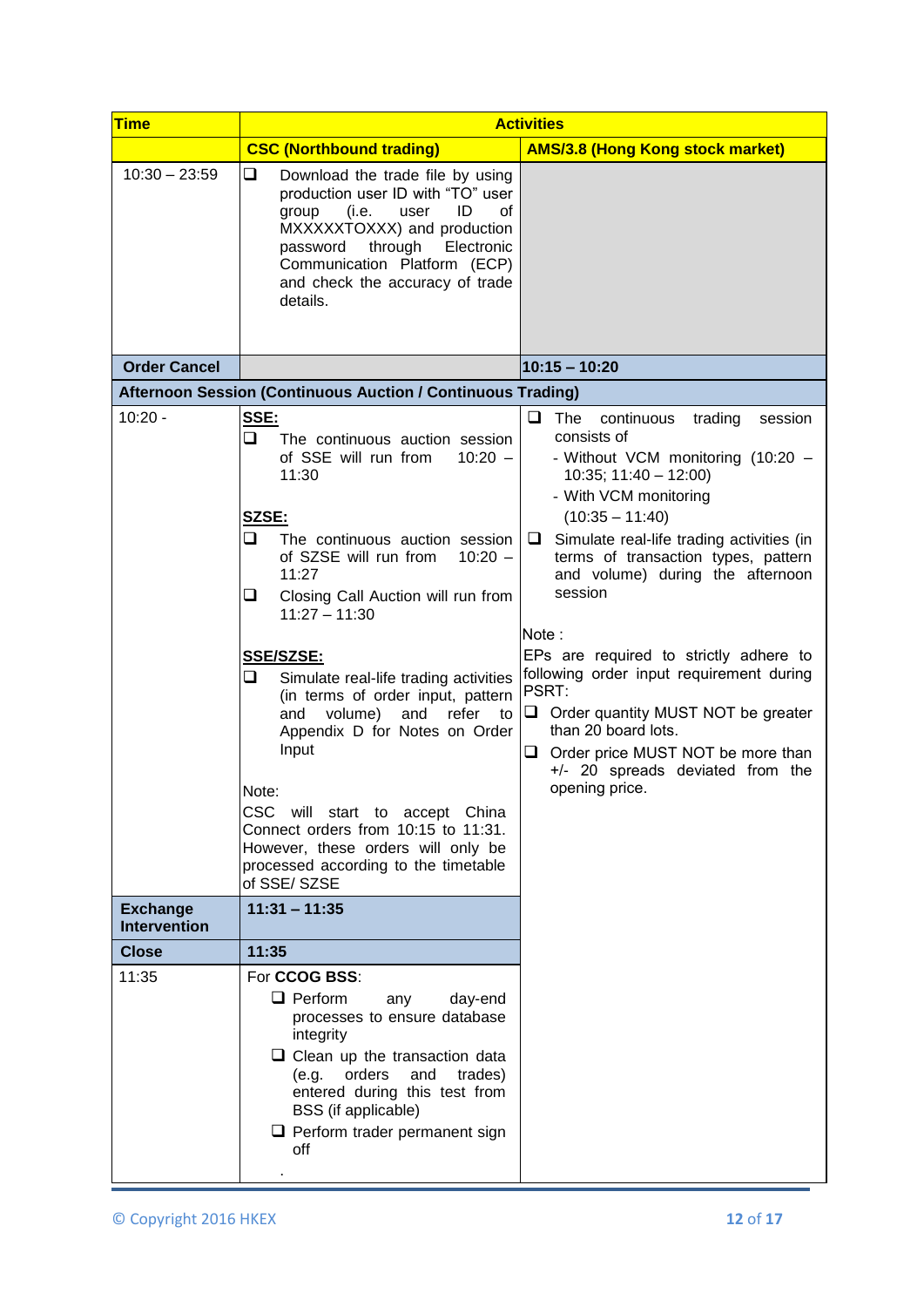| <b>Time</b>                    | <b>Activities</b>                                                                                                                                                                                                                                                                                                                                                                                                                                                                    |                                                                                                                                                                                                                                                                                                                                                                                                                                                                                                                                                                                                                                                                                                                                                                                                                                                                                                                                                                      |
|--------------------------------|--------------------------------------------------------------------------------------------------------------------------------------------------------------------------------------------------------------------------------------------------------------------------------------------------------------------------------------------------------------------------------------------------------------------------------------------------------------------------------------|----------------------------------------------------------------------------------------------------------------------------------------------------------------------------------------------------------------------------------------------------------------------------------------------------------------------------------------------------------------------------------------------------------------------------------------------------------------------------------------------------------------------------------------------------------------------------------------------------------------------------------------------------------------------------------------------------------------------------------------------------------------------------------------------------------------------------------------------------------------------------------------------------------------------------------------------------------------------|
|                                | <b>CSC (Northbound trading)</b>                                                                                                                                                                                                                                                                                                                                                                                                                                                      | <b>AMS/3.8 (Hong Kong stock market)</b>                                                                                                                                                                                                                                                                                                                                                                                                                                                                                                                                                                                                                                                                                                                                                                                                                                                                                                                              |
|                                | Download Day-end Trade File and Closing Price File                                                                                                                                                                                                                                                                                                                                                                                                                                   |                                                                                                                                                                                                                                                                                                                                                                                                                                                                                                                                                                                                                                                                                                                                                                                                                                                                                                                                                                      |
| $12:00 - 23:59$                | Download the trade file by using<br>production user ID with "TO" user<br>group (i.e. user ID of MXXXXXTOXXX)<br>and production password<br>through<br>Electronic Communication<br>Platform<br>(ECP) and check the accuracy of trade<br>details.<br>❏<br>Trade file for SSE/SZSE (from<br>12:00) and check the accuracy of<br>trade details<br>❏<br>Closing price file<br>for<br><b>SSE</b><br>securities (from 13:00)<br>❏<br>Closing price file for SZSE<br>securities (from 13:00) |                                                                                                                                                                                                                                                                                                                                                                                                                                                                                                                                                                                                                                                                                                                                                                                                                                                                                                                                                                      |
| <b>Closing Auction Session</b> |                                                                                                                                                                                                                                                                                                                                                                                                                                                                                      |                                                                                                                                                                                                                                                                                                                                                                                                                                                                                                                                                                                                                                                                                                                                                                                                                                                                                                                                                                      |
| 12:00 - 12:10                  |                                                                                                                                                                                                                                                                                                                                                                                                                                                                                      | $\Box$<br>The closing auction session consists<br>of<br>- Reference Price Fixing Period<br>$(12:00 - 12:01)$<br>$\triangleright$ Acceptable order types to input:<br>Nil<br>$\triangleright$ Order<br>amendment<br>and<br>cancellation: No<br>- Order Input Period<br>$(12:01 - 12:06)$<br>$\triangleright$ Acceptable order types to input :<br>at-auction and at-auction limit<br>$\triangleright$ Order<br>amendment<br>and<br>cancellation: Yes<br>- No Cancellation Period<br>$(12:06 - 12:08)$<br>$\triangleright$ Acceptable order types to input :<br>at-auction and at-auction limit<br>$\triangleright$ Order<br>amendment<br>and<br>cancellation: No<br><b>Closing</b><br>- Random<br><b>Period</b><br>(12:08 - 12:10 [random close<br>time])<br>> Acceptable order types to input :<br>at-auction and at-auction limit<br>$\triangleright$ Order<br>amendment<br>and<br>cancellation: No<br>- Order matching Period<br>$(12:08 -$ completion of matching |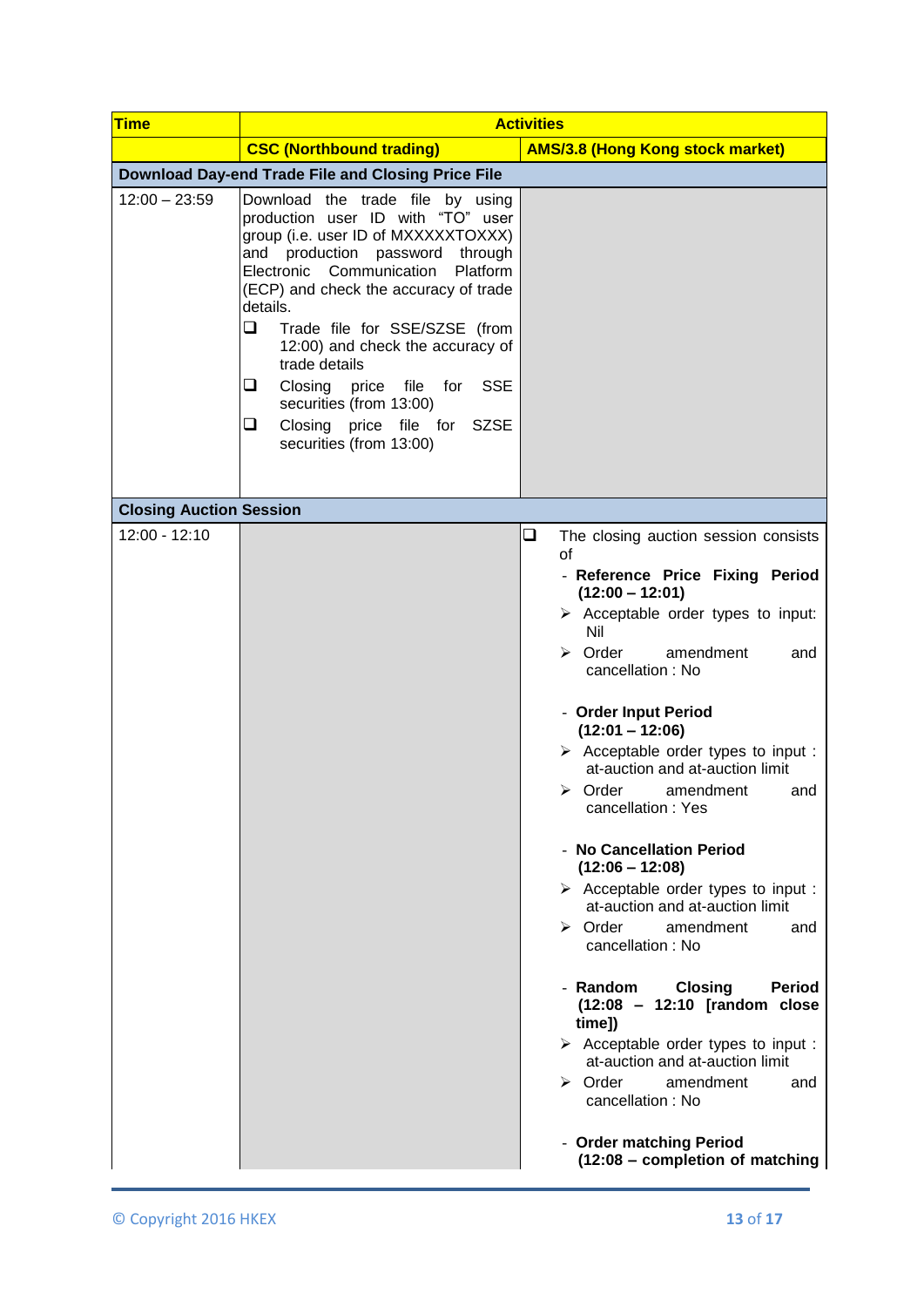| <b>Time</b>              | <b>Activities</b>                                                                                                                                                                                                                                                                                                                     |                                                                                                                                                                                                                                                                                                                                                                                                                                                                                            |  |
|--------------------------|---------------------------------------------------------------------------------------------------------------------------------------------------------------------------------------------------------------------------------------------------------------------------------------------------------------------------------------|--------------------------------------------------------------------------------------------------------------------------------------------------------------------------------------------------------------------------------------------------------------------------------------------------------------------------------------------------------------------------------------------------------------------------------------------------------------------------------------------|--|
|                          | <b>CSC (Northbound trading)</b>                                                                                                                                                                                                                                                                                                       | <b>AMS/3.8 (Hong Kong stock market)</b>                                                                                                                                                                                                                                                                                                                                                                                                                                                    |  |
|                          |                                                                                                                                                                                                                                                                                                                                       | [variable end time])<br>- Day Close<br>(upon completion of matching)<br>$\Box$ Simulate real-life trading activities (in<br>terms of transaction types, pattern<br>and volume) during the<br>closing<br>auction session.                                                                                                                                                                                                                                                                   |  |
|                          | Day Close - Upon completion of matching                                                                                                                                                                                                                                                                                               |                                                                                                                                                                                                                                                                                                                                                                                                                                                                                            |  |
| 12:10                    |                                                                                                                                                                                                                                                                                                                                       | Log off from AMS/3.8 host and perform<br>end-of-day procedures<br>For OCG Session (Order Flow and Drop-<br>Copy)<br>❏<br>Logout and terminate OCG session.<br>Perform end-of-trading procedures, if<br>u<br>any, to ensure database integrity.<br>Clean up the transaction data (e.g.<br>u<br>orders and trades) entered during<br>this test from BSS (if applicable)<br>Keep all production off-floor trading<br>devices<br>components<br>powered-on<br>throughout the weekend after PSRT |  |
|                          | Download Day-end Trade File and Closing Price File                                                                                                                                                                                                                                                                                    |                                                                                                                                                                                                                                                                                                                                                                                                                                                                                            |  |
| $12:30 - 23:59$          |                                                                                                                                                                                                                                                                                                                                       | Download the trade file and closing price<br>file by using production user ID with "TO"<br>group<br>(i.e.<br>ID<br>user<br>user<br>οf<br>MXXXXXTOXXX)<br>and<br>production<br>through<br>Electronic<br>password<br>Communication Platform (ECP)<br>$\Box$ Trade file (from 12:30)<br>❏<br>Closing price file (from 12:30)                                                                                                                                                                  |  |
| Monday (5 December 2016) |                                                                                                                                                                                                                                                                                                                                       |                                                                                                                                                                                                                                                                                                                                                                                                                                                                                            |  |
| Before 8:30              | <b>Logon to CSC</b><br>For CCOG BSS:<br>Perform trading system logon by<br>⊔<br>using production CSC trader<br>ID and production password<br>Note:<br><b>CSC</b><br>will start to accept China<br>Connect orders from 9:10. However,<br>these orders will only be processed<br>timetable<br>according<br>the<br>to<br>οf<br>SSE/SZSE. | <b>Logon to AMS/3.8 Host</b><br>For OCG Session (Order Flow and<br>Drop Copy):<br>□ Connect to OCG and perform<br>logon for all OCG sessions using<br>the production Comp ID and<br>production password.<br>$\Box$ Prepare for trading under AMS/3.8<br>production environment from 9:00                                                                                                                                                                                                   |  |

*Note: EPs who do not follow the testing guidelines or conduct frivolous activities during the PSRT will be suspended from further participation in the PSRT without prior notice.*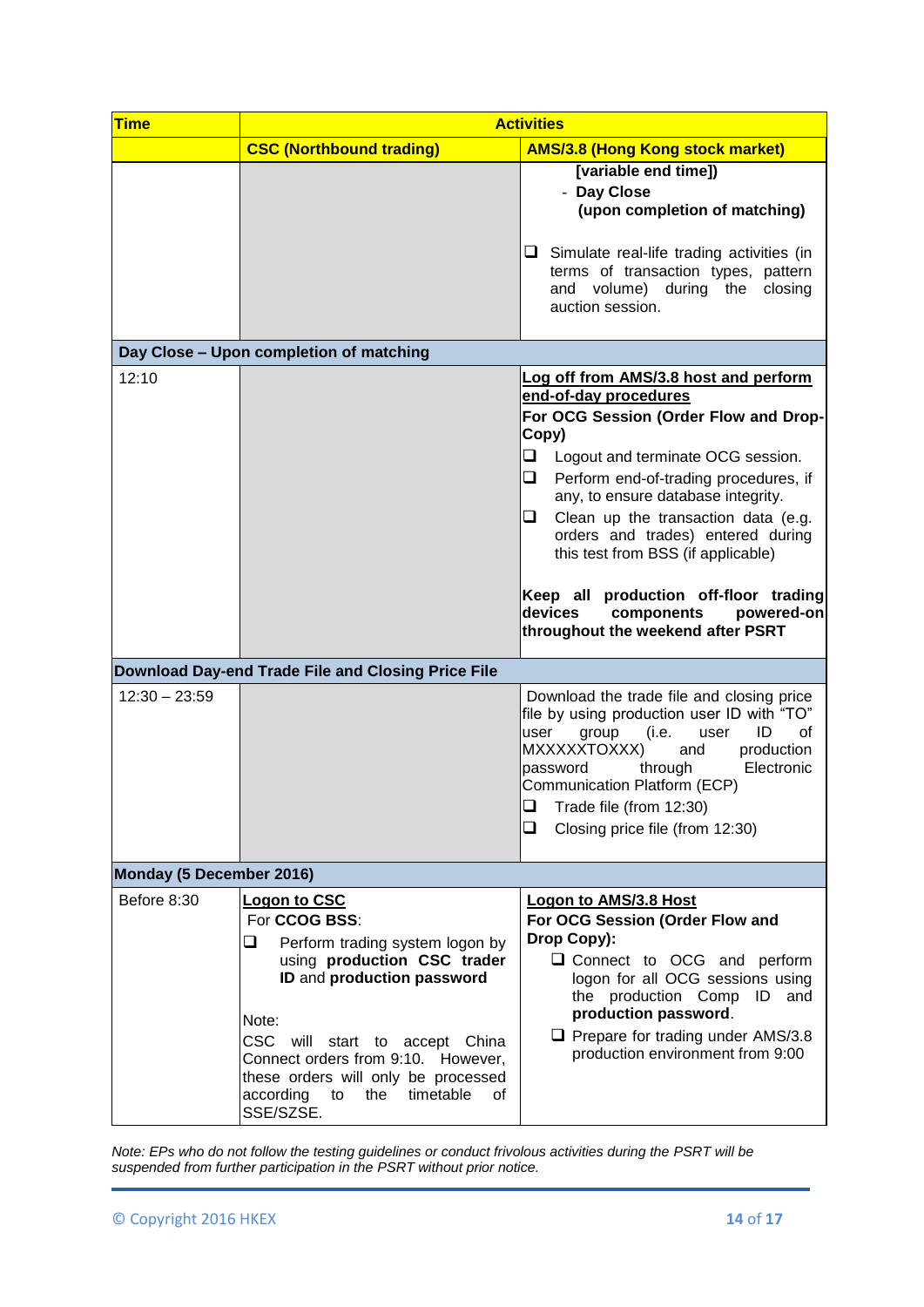# **Nomination For Co-ordinator of Shenzhen-Hong Kong Stock Connect – Pre-launch System Readiness Test**

#### **Notes:**

- 1. Please complete both Sections I and II of this form.<br>2. **EPs are required to complete and return this No**
- 2. **EPs are required to complete and return this Nomination form to HKEX by Fax at 2521 7899 or 2868-5223, or by email to ams3info@hkex.com.hk on or before 30 November 2016**.
- 3. HKEX will contact or send email to the co-ordinator provided below during the PSRT if necessary.
- 4. After completion of PSRT and around 2pm on 3 December 2016, the PSRT test result will be sent via email to the co-ordinator provided below.
- 5. For enquiry, please contact our Participant General Enquiry Hotline 2840-3626.

### **Section I Exchange Participant Information**

| <b>Participant Name</b> | Participant ID |
|-------------------------|----------------|
|                         |                |

#### **Section II Contact Details of Co-ordinator**

| <b>Primary Contact Person</b>    |                           |
|----------------------------------|---------------------------|
| Name                             | Office Telephone          |
| Email Address (Compulsory field) | Mobile (Compulsory field) |
| <b>Secondary Contact Person</b>  |                           |
| Name                             | Office Telephone          |
| Email Address (Compulsory field) | Mobile (Compulsory field) |

| Signature of Responsible<br>Officer with Company Chop: |                     | Date |
|--------------------------------------------------------|---------------------|------|
| Name of Responsible<br>Officer                         | ٠<br>$\blacksquare$ |      |

#### *Personal Information Collection Statement*

*"Personal Data" in this statement has the same meaning as "personal data" in the Personal Data (Privacy) Ordinance, Cap 486 of the Laws of Hong Kong ("PDPO"). The personal data collected on this form will be used solely for the purpose of the Pre-launch System Readiness Test and be retained for such period as may be necessary for our verification and record purposes. Please refer to the HKEX's Privacy Policy Statement which is available on the HKEX website [\(www.hkex.com.hk\)](http://www.hkex.com.hk/) for further details.*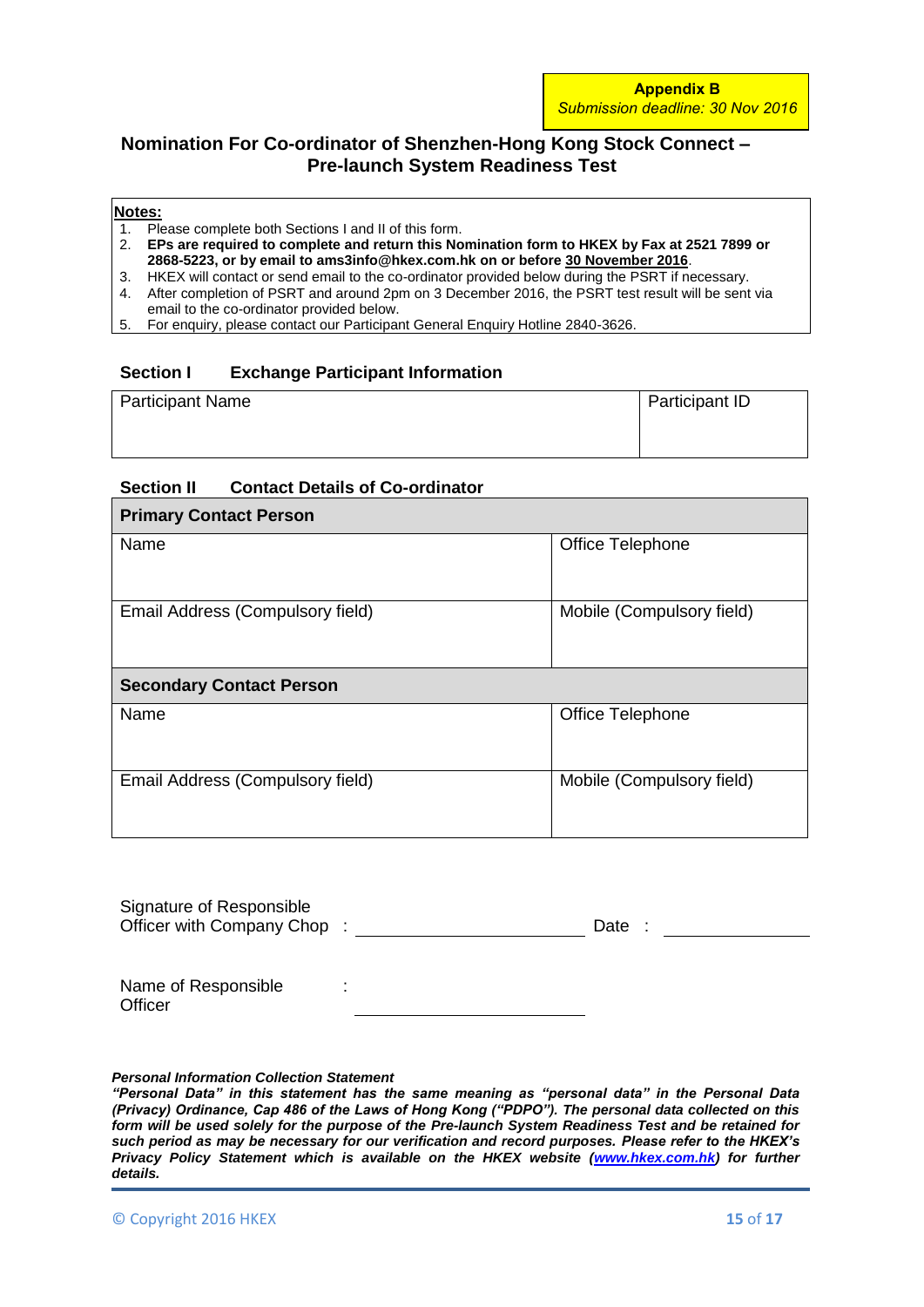# **Securities for the Pre-launch System Readiness Test**

### Security Database for the PSRT

- CSC : [Eligible stocks](http://www.hkex.com.hk/eng/market/sec_tradinfra/chinaconnect/Eligiblestock.htm) for NB is available on [HKEX mutual market](http://www.hkex.com.hk/mutualmarket) web corner
- AMS/3.8 : Security database as at market open on 5 December 2016.

On PSRT, EPs will not be allocated with stock balance in SZ NB stocks to simulate first day launch of Shenzhen Connect. For SH NB stocks, stock balance as of day-end image of 2 December 2016.

To facilitate orders execution for:

(a) Northbound Trading (order input into CSC via CC OG)

Members of SZSE are requested to input sell orders on the SZ stocks as specified in the following stock code range. EPs can input the buy orders of eligible stocks for the SZ NB in the following range, at prices close to the prevailing market price:

| <b>Shenzhen Securities</b> |  |
|----------------------------|--|
| <b>Stock Code Range</b>    |  |
| 000001 - 000039            |  |
| 002001 - 002030            |  |
| 300001 - 300027            |  |

For SH NB stocks, EPs can input sell orders if they have stock balances / input buy orders of eligible stocks.

(b) Hong Kong Stock Market (order input into AMS via OCG/BSS session)

EPs are requested to input sell orders on the stocks with stock code range from 1 to 604, at prices close to the prevailing market price.

Real-time price data of NB test securities will be available from the Market Data Portal after market open till market close during PSRT. URL of the portal is:<http://203.78.5.160/MDP>